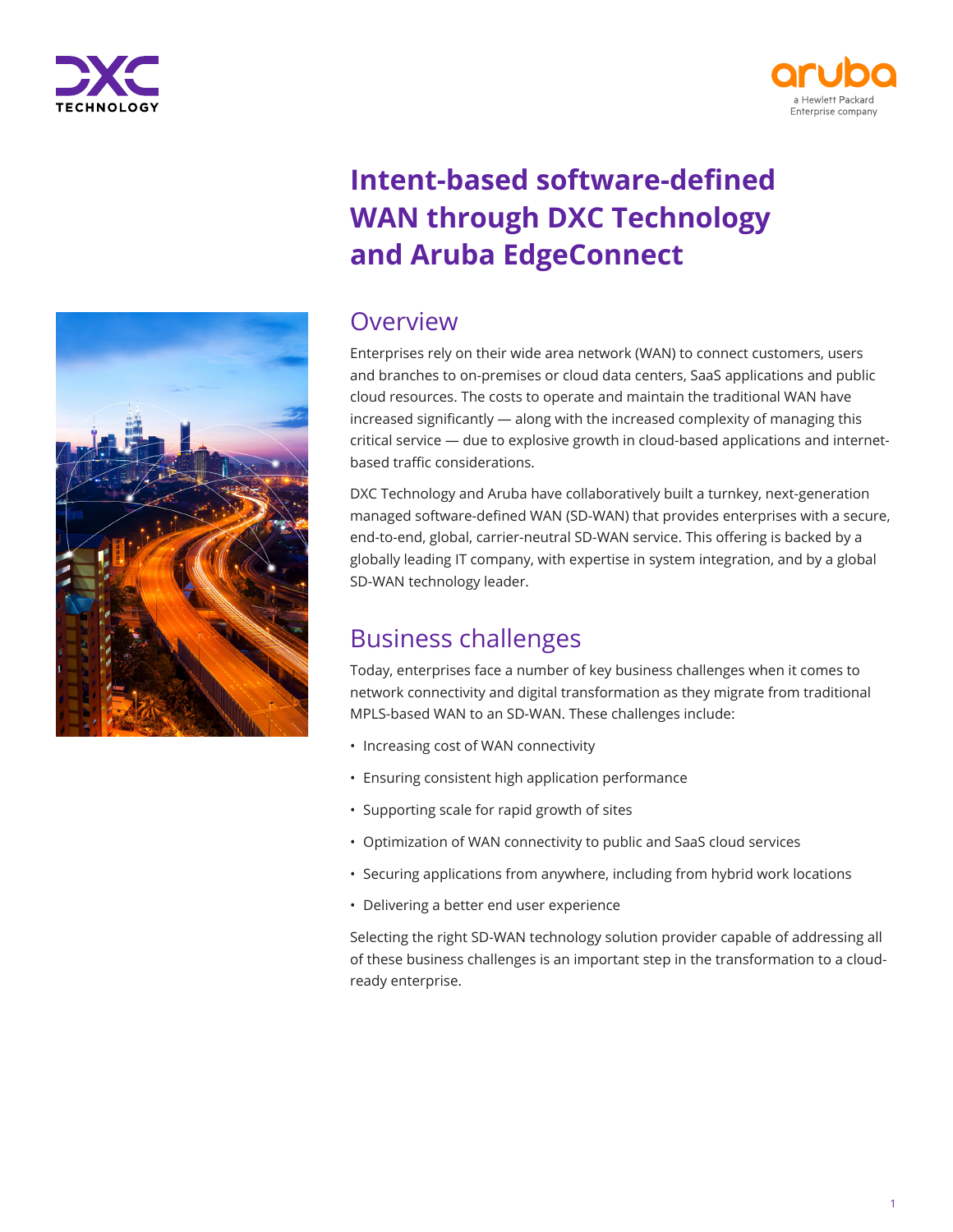"In today's digital environments, networks are critical to business performance and user experience. With DXC's Cloud Right™ approach, we help our customers modernize their network infrastructure to improve performance, cost, and resilience through an intentbased SD-WAN solution. Together DXC and HPE Aruba deliver this solution with the right processes and automation to accelerate network modernization for our customers."

### **Ayush Mittal**

ITO Cloud Service Line Lead, DXC Technology

## Intent-based SD-WAN requirements

Adoption of SD-WAN continues to grow among enterprises. Industry analysts project the growth of the SD-WAN market at a CAGR rate of 20 – 30%, reaching \$8.4 billion by 2025<sup>1</sup>. This continued growth will be spurred by demand for an intentbased, agile, high-performance and secure WAN.

Discussions with many DXC customers reflect enterprises' changing business needs, with demand for a more agile network infrastructure that can support a cloud transformation strategy. DXC has defined the following features as being of great importance for solving enterprises' business challenges and making SD-WAN intentbased.

#### • **Adaptive application and internet routing**

Deep packet inspection of traffic, identifying the application type and giving priority to business-critical applications — enhancing overall performance and user experience. Trusted traffic can be routed to cloud/internet and untrusted traffic sent to a security compartment for analysis and filtering.

#### • **Intent-based traffic management**

Business policy definitions for WAN enable traffic to be modeled in line with application needs. The policies are defined across different parameters, including latency, jitter, packet loss and underlay path selection. The business policies also control traffic transmission and decide actions if the preferred links go down or fail to meet specified performance thresholds.

#### • **Secure connect**

Internet breakout and stateful firewall capabilities, applying end-to-end microsegmentation that span the LAN-WAN-LAN and the LAN-WAN-data center. Service orchestration automation with secure service edge-(SSE-) based solution.

### • **Zero touch/plug-and-play**

Zero-touch configuration capabilities for edge appliances with network policy settings configured on the Aruba SD-WAN Orchestrator, which propagates the appropriate configuration securely across the network. This enables plug-andplay deployment choices that scale to hundreds or thousands of sites.

#### • **Simplify management and operations**

Achieve simplicity through central, Orchestrator-based control and management, along with API-based integration for multiple external tools.

<sup>1</sup> Source: "Software-Defined Wide Area Network (SD-WAN) Market by Component (Solutions (Software and Appliances) and Services), Deployment Type (On-Premises and Cloud), End User).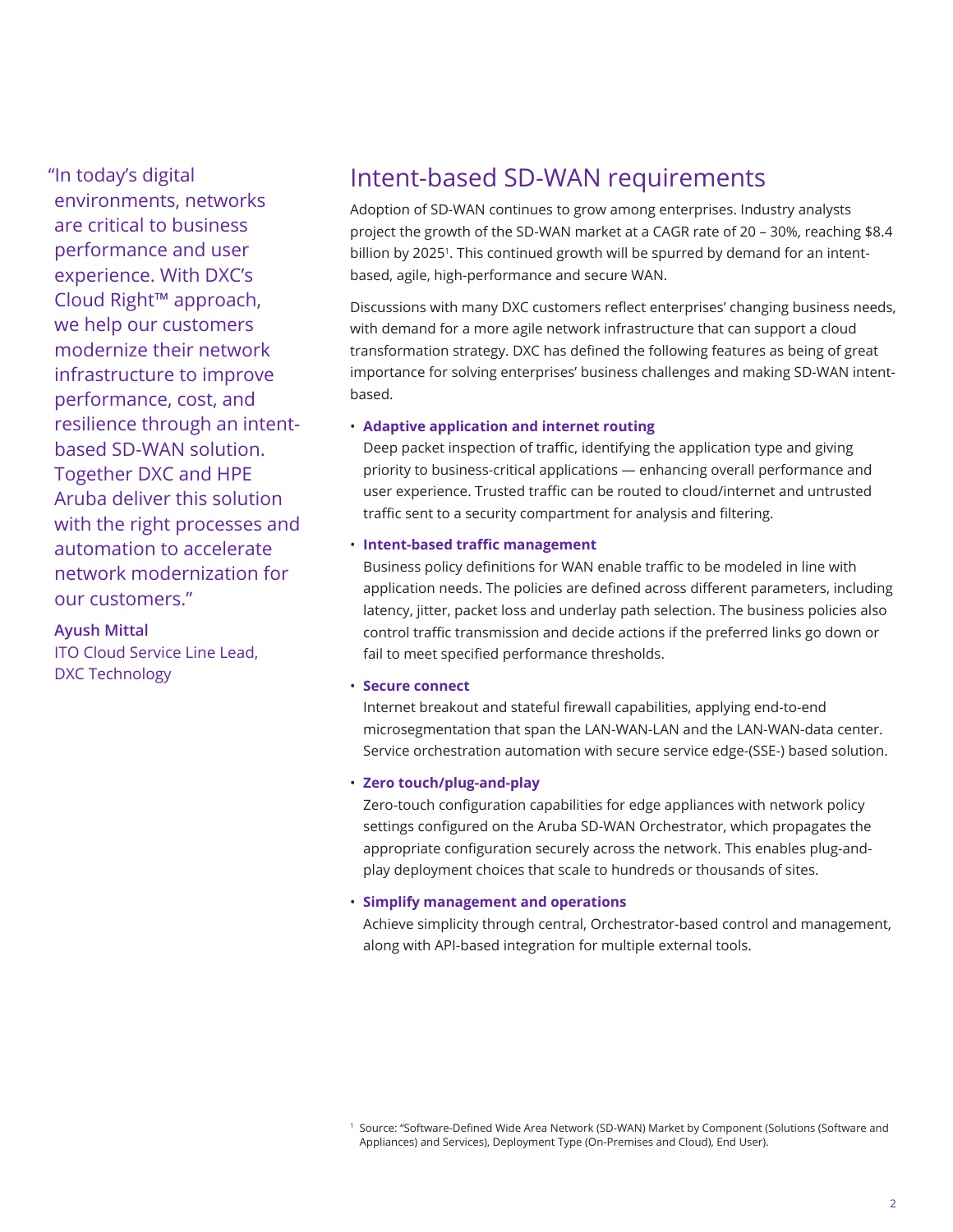"With the evolving scenario of the hybrid workplace, enterprises are looking to extend connectivity to branch locations and enable secure work-from home experiences. Flexible, reliable and secure network connectivity is extremely critical.

DXC's intent-based SD-WAN solution, powered by Aruba EdgeConnect, enables organizations to reduce the footprint of their devices by unifying routing, firewall, WAN optimization and SD-WAN into a single platform, ensuring the highest quality of experience for both end users and IT teams."

## **Mayur Bharath**

Global Partner Ecosystem Lead, Aruba, HPE Intelligent Edge BU

## DXC and Aruba intent-based SD-WAN solution

The emergence of key technical requirements for intent-based SD-WAN resulted in DXC Technology and Aruba, an HPE company, collaborating to build a solution for overcoming the business challenges that enterprises faced in SD-WAN design, deployment and management. Through DXC's Network Modernization and Network Reliability Operations offerings, customers can get the best capabilities from intent-based SD-WAN solutions.

Key tenets of the DXC and Aruba EdgeConnect solution are as follows:

## **1.Intent-based SD-WAN reference architecture and design**

Multiple reference architectures available to jump-start design and implementation activities. Architectures available for data centers and large, medium and small sites. The reference architecture and design give a clear view of bill of materials (BOM), site resiliency requirements and technical feature requirements, along with integration needs.

## **2.Zero-touch deployment kit**

Ready-to-use Orchestrator templates for different site types, enabling automated and faster edge provisioning. Template and policy-based provisioning ensures scalable architecture and standardization of network support activities.

## **3.SD-WAN management integrated with DXC Platform X™**

API-based integration of DXC Platform X with Aruba SD-WAN Orchestrator for insights across entire the network and application performance with clear indications to troubleshoot, should there be an issue. DXC Platform X enables automation, analytics, AI/ML and ITSM integration. An intuitive dashboard offers application and network visibility.

## **4.Certified and experienced talent**

Global, certified and experienced DXC talent works closely and collaboratively with Aruba experts to deliver the best service to our customers. Talent is certified across Aruba EdgeConnect Associate, Professional and Expert certifications.

## **5.Optimal economic model**

DXC and Aruba have developed an optimal economic model for this offering. Customers can choose full subscription-based services or a hybrid model.